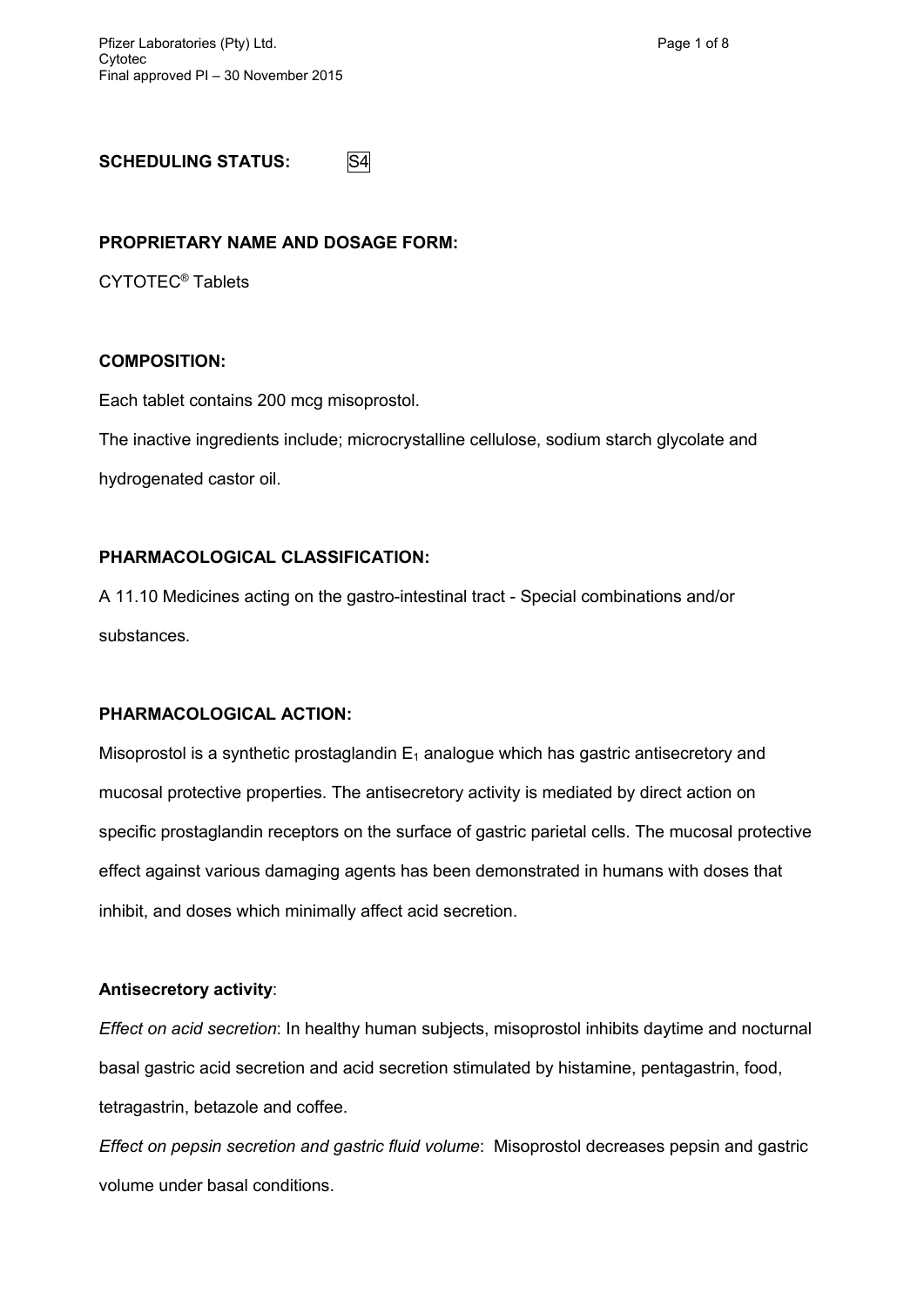*Effect on serum gastrin*: Misoprostol has no persistent effects on fasting levels of, or on postprandial increase in, serum gastrin.

#### **Mucosal protective activity:**

Misoprostol has properties in animals and humans that strengthen the integrity of the gastroduodenal mucosal barrier against damaging agents. These include stimulation of duodenal bicarbonate secretion and gastric mucus production. In addition, misoprostol maintains mucosal haemodynamics.

#### **Other pharmacological effects**:

Misoprostol has been shown to produce uterine contractions which may endanger pregnancy (see Contraindications).

Misoprostol does not produce clinically significant effects on serum prolactin, gonadotrophins, TSH, GH, thyroxine, cortisol, gastro-intestinal hormones (somatostatin, gastrin, vaso-active intestinal polypeptide and motilin), creatinine, or uric acid, gastric emptying, immunological competence, platelet aggregation, pulmonary function, or the cardiovascular system.

#### **Pharmacokinetic properties:**

Misoprostol is rapidly absorbed following oral administration. After an oral dose of radiolabelled misoprostol, about 73 % of the administered radio-activity is excreted in the urine. Pharmacokinetic studies in patients with mild to moderate renal impairment showed an increase in  $T_{\gamma}$ , C<sub>max</sub> and AUC in renal impaired, compared to normal patients. In patients with total renal failure, there was an approximate two-fold increase in AUC in four of six patients. Misoprostol does not accumulate in red blood cells.

The serum protein binding of misoprostol acid is less than 90 % and is concentrationindependent in the therapeutic range. Misoprostol is metabolised by fatty-acid oxidising systems (beta and omega oxidation) which are present in organs throughout the body. Its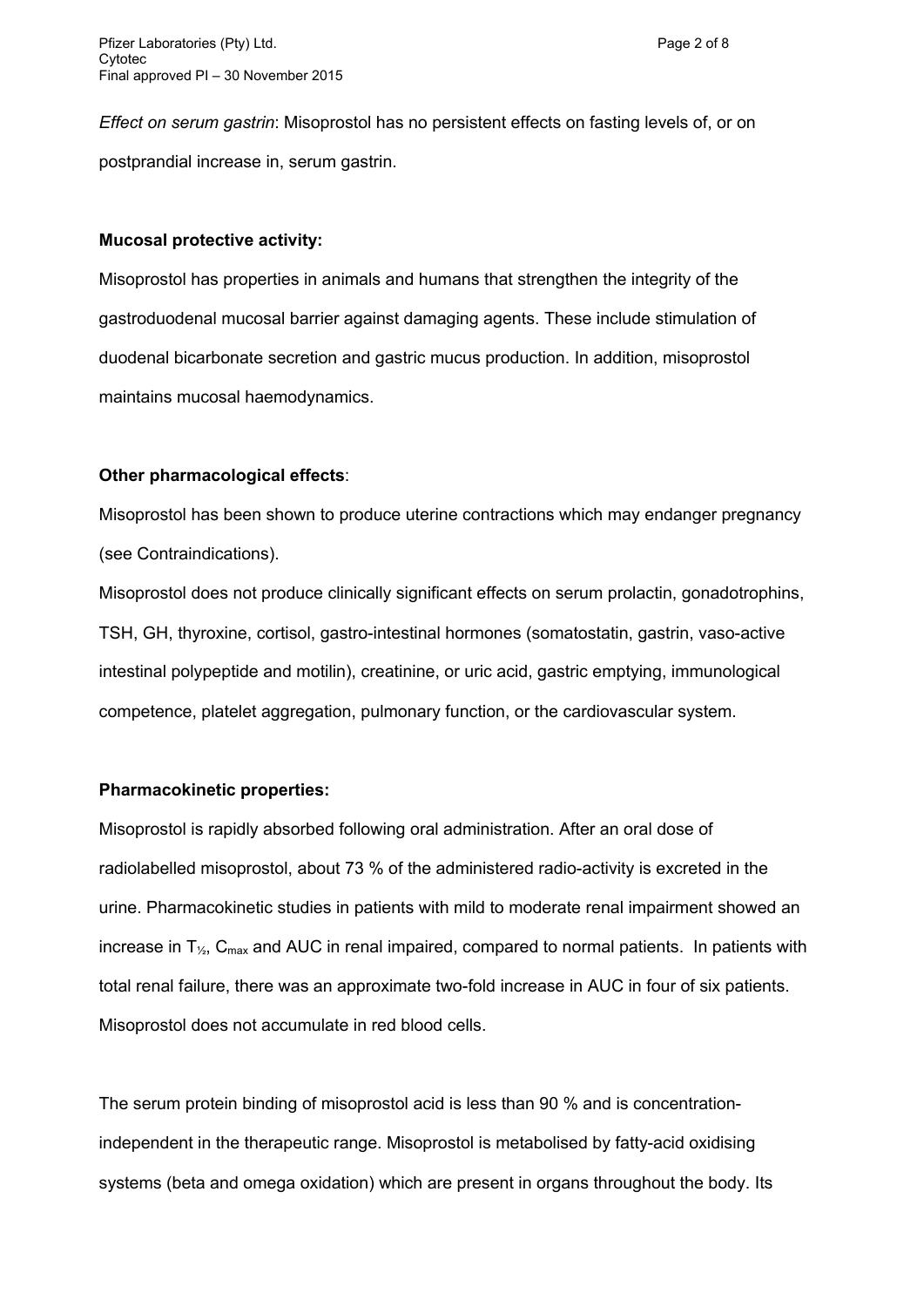metabolism and plasma levels are therefore unlikely to be markedly affected in hepaticallyimpaired patients. Misoprostol does not interfere with hepatic medicine-metabolising enzymes nor hepatic blood flow in animals. In multiple-dose human studies, misoprostol did not alter the pharmacokinetics or the bio-availability of propranolol, antipyrine or diazepam.

Misoprostol bio-availability was reduced (by 16 %) when it was co-administered with high doses of antacid. Administration of misoprostol with a high fat content meal did not alter the extent of misoprostol absorption but did reduce the rate of absorption resulting in lower  $C_{\text{max}}$ and higher  $T_{\text{max}}$  values for misoprostol acid.

In healthy elderly subjects over 64 years of age, the AUC for misoprostol acid was slightly increased from that in younger subjects. This was attributed to the reduced clearance probably due partly to decreased volume of distribution and a slight prolongation of elimination  $T_{\gamma_2}$  of this metabolite in the elderly.

#### **INDICATIONS:**

CYTOTEC is indicated for co-administration with non-steroidal anti-inflammatory drugs (NSAIDs) for the prevention of gastric and duodenal ulcers, haemorrhagic lesions and erosions induced by NSAIDs.

## **CONTRAINDICATIONS:**

CYTOTEC should not be administered to anyone with a known hypersensitivity to misoprostol or other prostaglandins.

CYTOTEC is contraindicated in patients who are pregnant or in whom pregnancy has not been excluded and in lactation (See Warnings and Special Precautions and Pregnancy and Lactation sections).

Moderate to severely impaired renal function.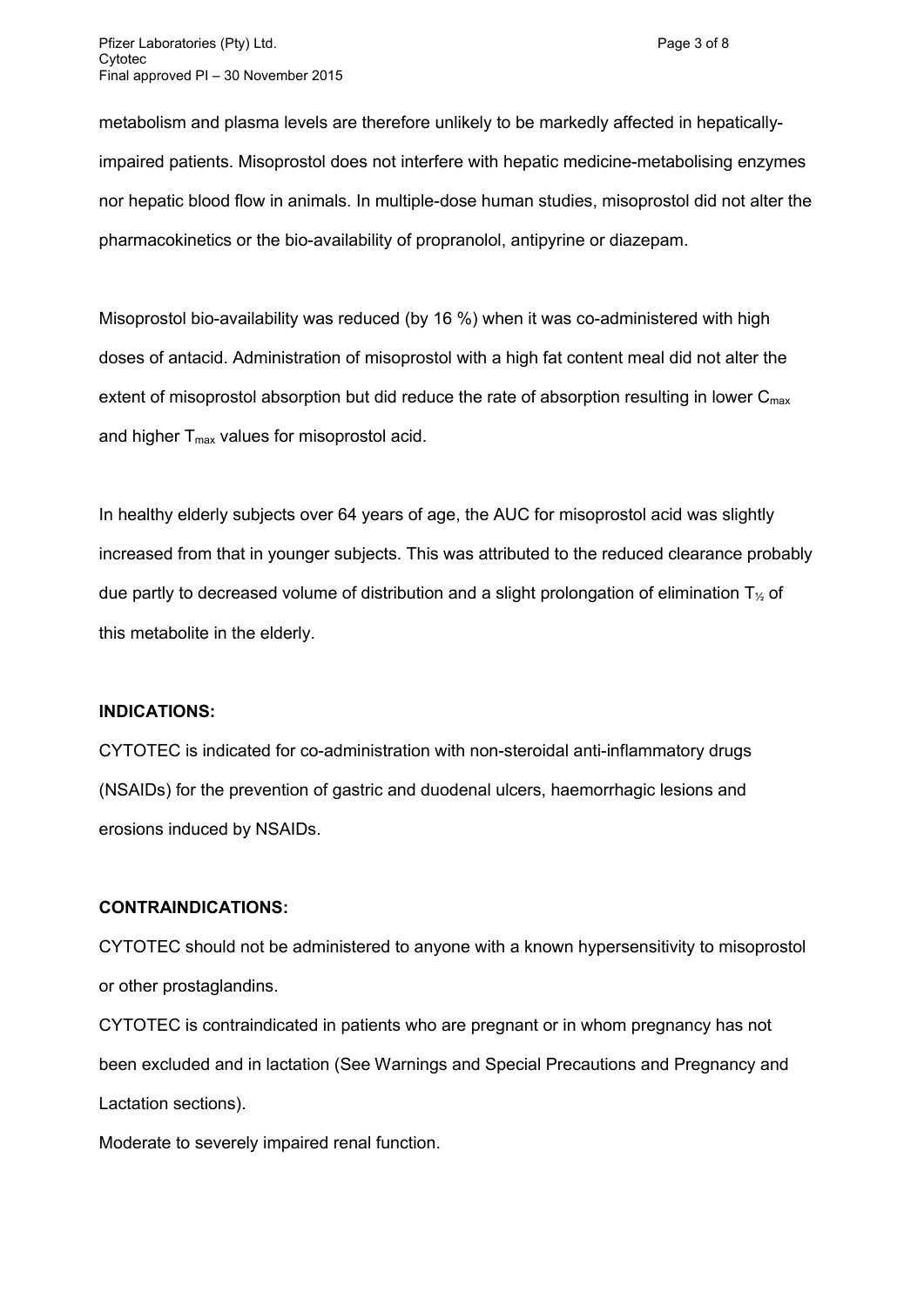## **WARNINGS and SPECIAL PRECAUTIONS:**

CYTOTEC SHOULD NOT BE USED IN PREGNANT WOMEN AS TERATOGENICITY IN ANIMALS HAS BEEN DEMONSTRATED AND IT INDUCES UTERINE CONTRACTIONS AND THEREFORE HAS ABORTIFACIENT POTENTIAL.

WOMEN OF CHILDBEARING POTENTIAL SHOULD NOT BE STARTED ON CYTOTEC UNTIL PREGNANCY IS EXCLUDED AND SHOULD BE FULLY COUNSELLED ON THE IMPORTANCE OF ADEQUATE CONTRACEPTION WHILE UNDERGOING TREATMENT.

Symptomatic responses to CYTOTEC do not preclude the presence of gastric malignancy.

Patients with conditions that predispose to diarrhoea, such as inflammatory bowel disease, or those in whom dehydration would be dangerous, should be monitored carefully.

In animals, prostaglandins of the E type have the capacity to produce hypotension through peripheral vasodilation. The results of clinical trials indicate that CYTOTEC does not produce hypotension at dosages of up to 800 mcg per day. However, CYTOTEC should be used with caution in the presence of disease states where hypotension might precipitate severe complications, e.g. cerebral vascular disease or coronary artery disease. Gastro-intestinal bleeding, ulceration, and perforation have occurred in NSAID-treated patients receiving CYTOTEC. Physicians and patients should remain alert for ulceration, even in the absence of gastro-intestinal symptoms.

## **Effects on ability to drive and use machines**

The effect of CYTOTEC on the ability to drive or use machinery has not been systematically evaluated.

## **INTERACTIONS**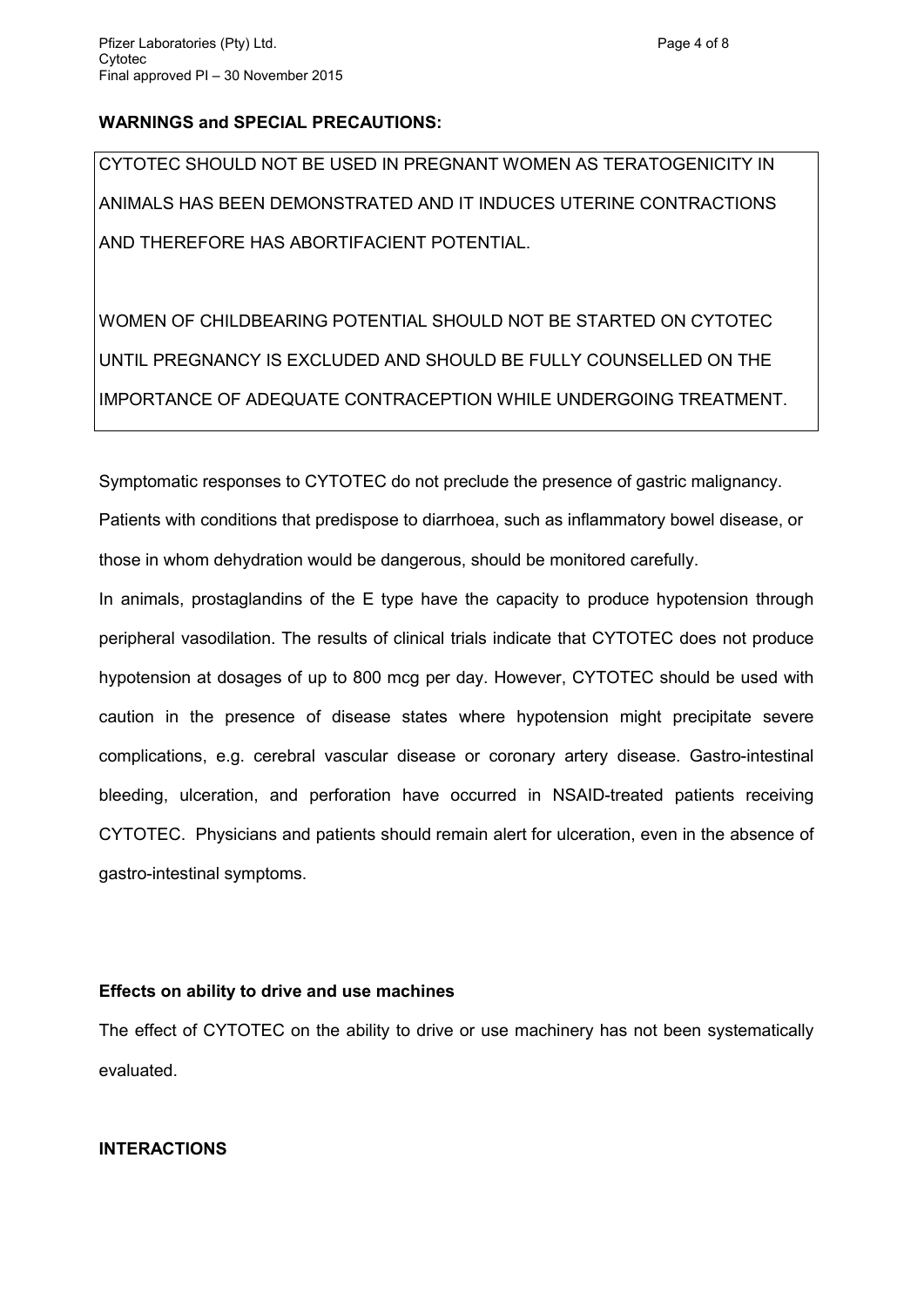Interaction studies with CYTOTEC showed no clinically significant effect on the kinetics of ibuprofen, diclofenac, piroxicam or indomethacin. CYTOTEC also did not exert any clinically significant effect on the steady-state blood level or anti-platelet effects of therapeutic doses of aspirin.

# **PREGNANCY AND LACTATION**

CYTOTEC is contraindicated in women who are pregnant because it induces uterine contractions and is associated with abortion, premature birth and foetal death and birth defects. Misoprostol is rapidly metabolised in the mother to misoprostol acid, which is biologically active and excreted in the breast milk.

CYTOTEC should not be administered to breastfeeding mothers because the potential excretion of misoprostol acid could cause diarrhoea in nursing infants.

## **DOSAGE AND DIRECTIONS FOR USE**

# **For the prevention of gastric ulcers, haemorrhagic lesions and erosions induced by NSAIDs:**

A minimum of 200 mcg (one tablet) with food, twice daily, together with the prescribed NSAID. Dosage may be increased to 200 mcg three times daily or to a maximum of 200 mcg four times daily, to correspond to the NSAID administration schedule or if indicated by the clinical condition of the patient.

## **For the prevention of duodenal ulcers induced by NSAIDs:**

800 mcg (four tablets) daily, in divided doses, with food.

Antacids containing aluminium may be given as needed for relief of pain.

To minimize the risk of diarrhoea, CYTOTEC should be taken with food, and magnesium-

containing antacids should be avoided.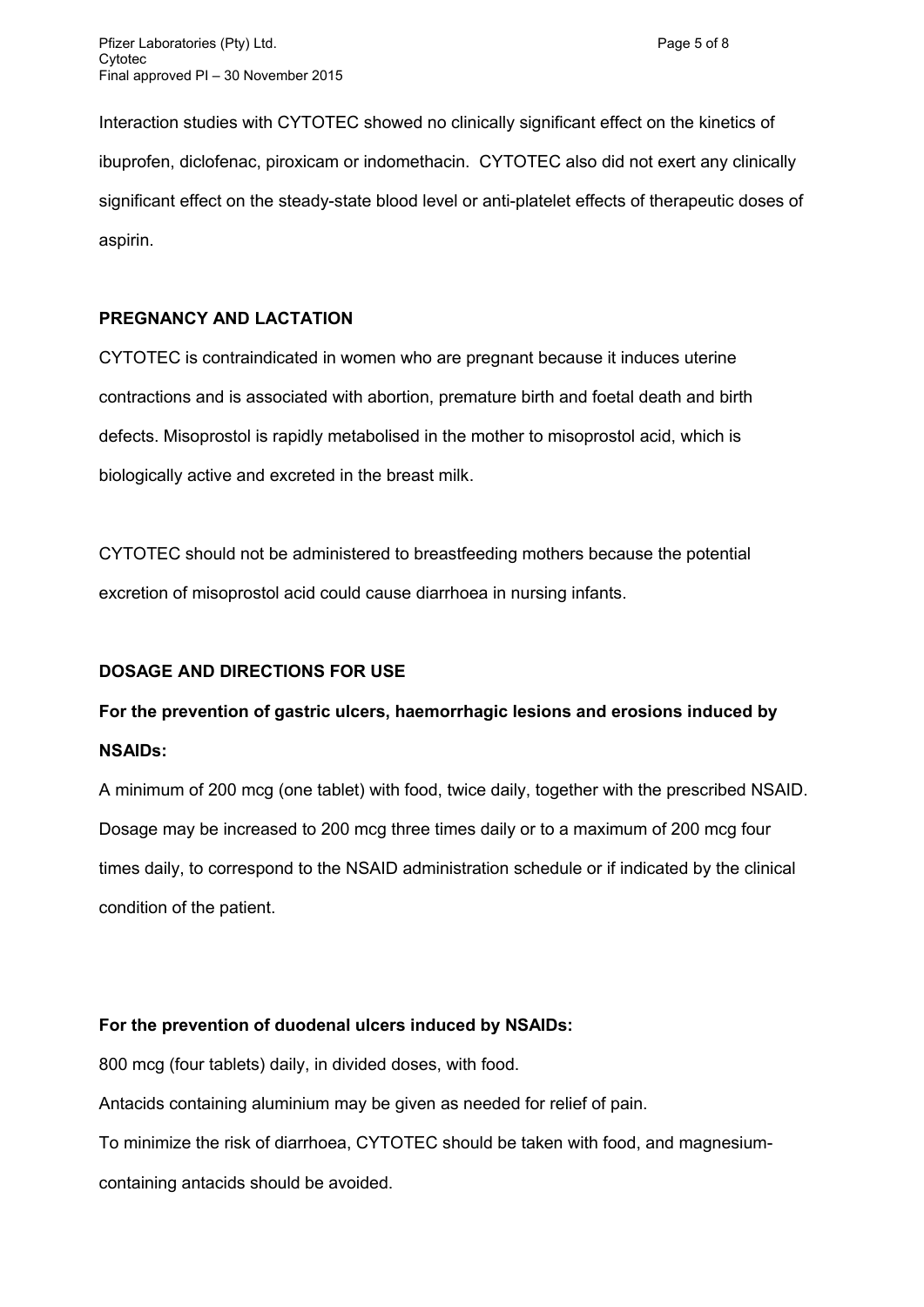No dosage adjustment is recommended in older patients.

Safety and effectiveness in children under the age of 18 years have not been established.

## **SIDE EFFECTS**

The following adverse events have been reported in association with CYTOTEC therapy. In the table below all adverse reactions, which occurred at an incidence greater than placebo are listed by system organ class and frequency (very common (≥ 1/10), common (≥ 1/100<1/10), uncommon (≥ 1/1,000, <1/100) and rare  $($  <1/1,000)).

| <b>System Organ</b>                                                                          | <b>Frequency</b> | <b>Adverse Reaction</b>                               |
|----------------------------------------------------------------------------------------------|------------------|-------------------------------------------------------|
| <b>Class</b>                                                                                 |                  |                                                       |
| <b>Nervous</b>                                                                               | Common           | Dizziness, headache                                   |
| System                                                                                       |                  |                                                       |
| <b>Disorders</b>                                                                             |                  |                                                       |
| Gastrointestinal                                                                             | Very             | Diarrhoea*                                            |
| <b>Disorders</b>                                                                             | Common           |                                                       |
|                                                                                              | Common           | Abdominal pain*, constipation, dyspepsia, flatulence, |
|                                                                                              |                  | nausea, vomiting                                      |
| Reproductive                                                                                 | <b>Uncommon</b>  | Vaginal haemorrhage(including postmenopausal          |
| System and                                                                                   |                  | bleeding, menstrual disorder, uterine cramping        |
| <b>Breast</b>                                                                                | Rare             | Menorrhagia, dysmenorrhoea                            |
| <b>Disorders</b>                                                                             |                  |                                                       |
| *The diarrhoea, abdominal pain are transient and mild in severity, self limiting and require |                  |                                                       |
| discontinuation of CYTOTEC in the minority of patients. Instances of profound diarrhoea      |                  |                                                       |
| leading to severe dehydration have been reported. Dose adjustment may also be helpful.       |                  |                                                       |

## **Post – marketing Experience**

Reactions from post-marketing experience include the following: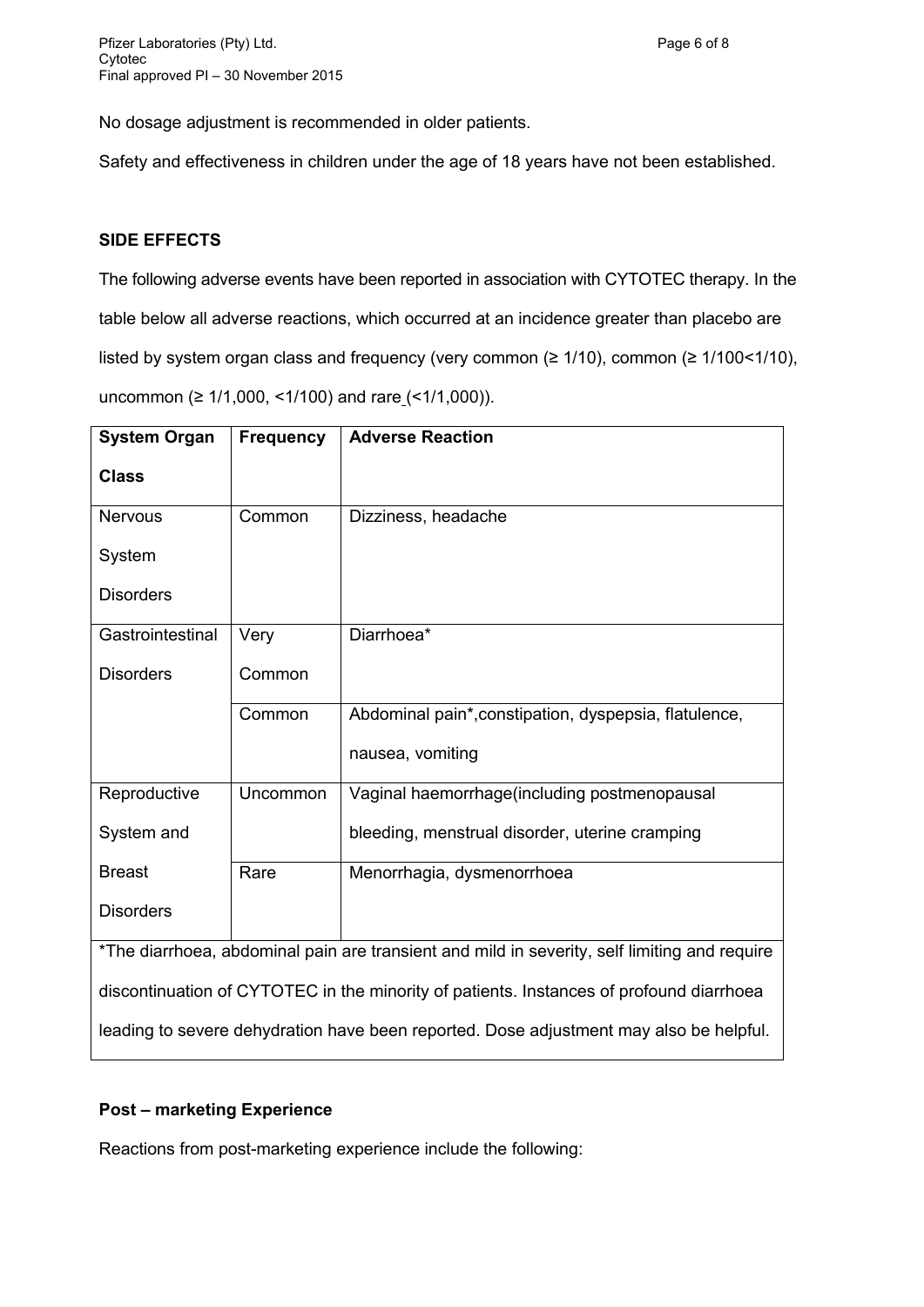*Immune system*: Anaphylactic reaction

*Skin and Subcutaneous tissue*:rash

*Pregnancy, puerperium and perinatal conditions*: abnormal uterine contractions, amniotic fluid embolism, foetal death, incomplete abortion, premature birth, retained placenta, uterine perforation, uterine rupture. *Reproductive System and Breast Disorder*: Uterine haemorrhage.

*Congenital Familial and Genetic Disorder*: Birth defects.

*General Disorder and Administration Site Condition*: chills, pyrexia

## **KNOWN SYMPTOMS OF OVERDOSAGE AND PARTICULARS OF ITS TREATMENT:**

Clinical signs that may indicate an overdose are sedation, tremor, convulsions, dyspnoea, abdominal pain, diarrhoea, fever, palpitations, hypotension and bradycardia. Symptoms should be treated with supportive therapy. Because CYTOTEC is metabolised like a fatty acid, it is unlikely that dialysis would be appropriate treatment for overdosage.

#### **IDENTIFICATION:**

CYTOTEC tablets are white, scored, uncoated, flat, hexagonal-shaped tablets, debossed on one side "SEARLE" over "1461".

#### **PRESENTATION:**

CYTOTEC tablets are supplied in blister packs of 60 or 120 tablets packed in cartons.

#### **STORAGE INSTRUCTIONS:**

Store in the original packaging in a dry place at or below 30 ºC. Do not use after expiration date. Keep out of reach of children.

## **REGISTRATION NUMBER:**

S/11.10/392